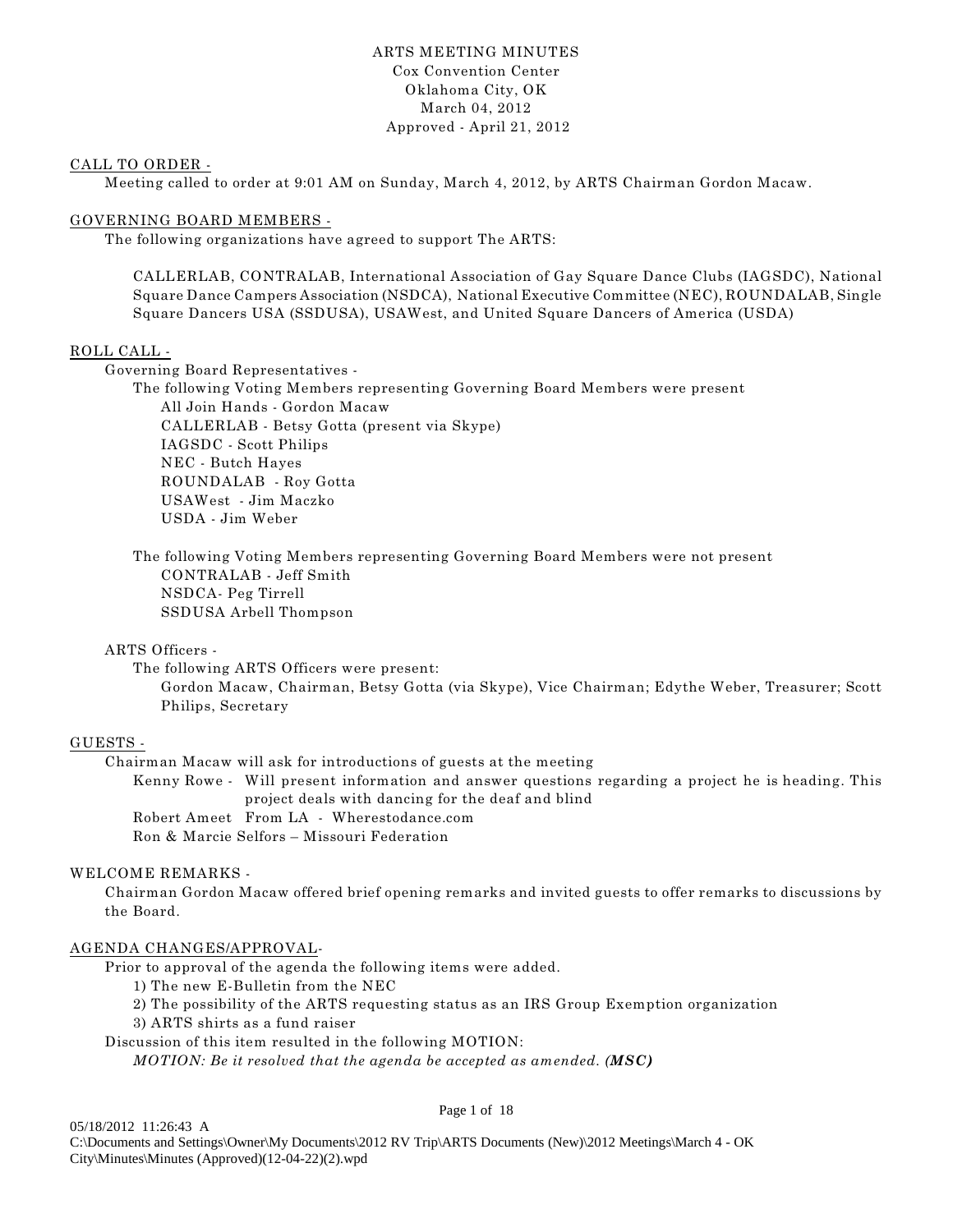#### MISCELLANEOUS REPORTS –

Donations -

Discussion of donations during the 2011 ARTS meeting resulted in the following MOTION: *MOTION: Be It Resolved That: All donations and Membership payments will be acknowledged by a letter on ARTS letterhead and signed by either the Chairman or the Executive Director.* (MSC)

Edythe Weber, Treasurer, reported we have received the following donation: \$500 from USDA

Treasurer Reports – (Attachment 1)

Edythe Weber, Treasurer, provided the following reports: Finance Report - The Balance on hand in the checking account as of February 29, 2012 was \$1,132.30. The total ending Balance as of February 29, 2012 was \$25,069.15

Certificates of Deposit (CD)

The Balance above does not include the following CD's:

Renewed for:

1) \$2,929.17 CD - Due April 2012 2) \$5,348.18 CD - Due March 2012 (Cashing in March 2012) 3) \$5,262.82 CD - Due June 2012 4) \$5,161.67 CD - Due July 2012 5) \$5,235.16 CD - Due May 2012 TOTAL IN CDs = \$23,937.00

Discussion of this item resulted in the following MOTION: *MOTION: Be it resolved that the Finance Report be accepted for filing. (MSC)*

#### ARTS Budget

This item was tabled during the July 2007 meeting and remains on the table. The Executive Director recommends this item be removed from future agenda. Discussion of this item resulted in the following MOTION:

*MOTION: Be it resolved that the issue of the ARTS Budget be removed from the Table and removed from future agenda. (MSC)*

# Reports from past meetings -

Copies of the minutes of the past meetings are available on the ARTS web site:

October 2002 (Cocoa Beach, FL); January 2003 (Washington, D.C.); Summer (June) 2003 ARTS Alliance Meeting (Oklahoma City, OK); Fall (October)2003 ARTS Planning Meeting (Orlando, FL); Spring (March) 2004 ARTS Meeting (Portland, OR); Summer (June) 2004 ARTS Meeting (Denver, CO); Fall (October)2004 ARTS Meeting (Orlando, FL); Spring (February) 2005 ARTS Meeting (San Antonio, TX); Summer (June) 2005 ARTS Meeting (Portland, OR); Fall (October) 2005 ARTS Meeting (Orlando, FL); April 2006 (Charlotte, NC); June 2006 (San Antonio, TX), October 2006 (Orlando, FL); March 2007 (Alexandria, VA); July 2007 (Charlotte, NC), October 2007 (Orlando, FL), February 2008, Long Beach, CA; June 2008 (Wichita, KS); October 2008, (Orlando, FL); February 2009, (Louisville, KY); June 2009 (Long Beach, CA); October 2009 (Newark, NJ); March 2010 (Detroit, MI); June 2010 (Louisville, KY); June 2011 (Detroit, MI)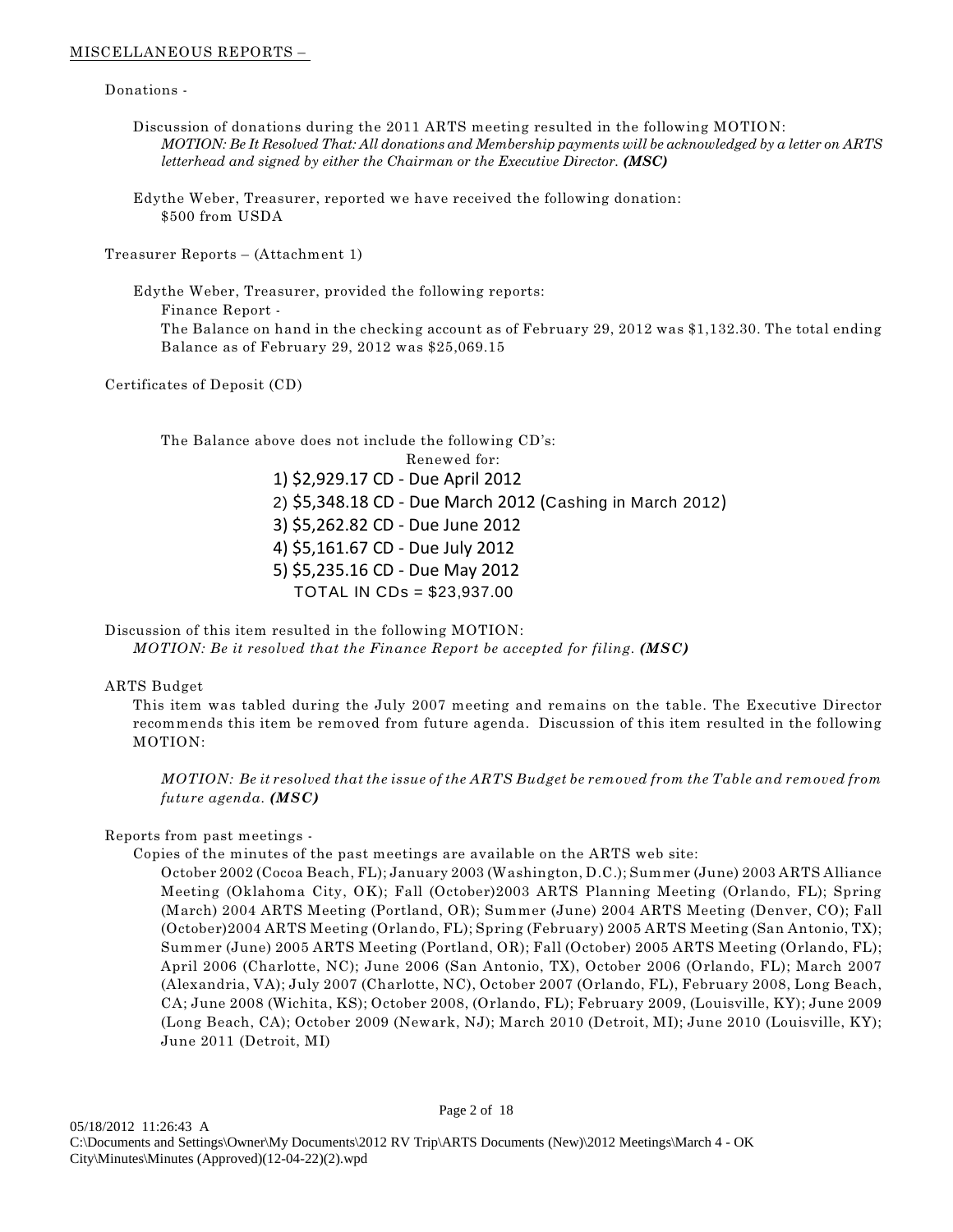# Confirm Actions by the ARTS Board & Officers Since the Last Meeting - (Attachment 2)

This item concerns a discussion and vote to confirm the actions taken by the ARTS Governing Board and the ARTS Officers since the June 2011 ARTS Meeting. It is policy that at each Board meeting the Board will review and vote on the actions taken by Email by the Board and the Officers since the last meeting. Discussion of this item resulted in the following MOTION:

*MOTION: Be it resolved that the actions taken by the ARTS Governing Board and Officers since the June 2011 ARTS meeting be confirmed. (MSC)*

## NSDC Information -

General discussion of NSDC issues resulted in the following:

1) ARTS Tri-Folds -

*MOTION: Be it resolved that the ARTS will request all future NSDCs to help distribute ARTS Tri-Folds by placing a copy of the Tri-Fold in each registration packet. (MSC)*

(NOTE - The Executive Director will coordinate with the NEC rep and NSDC General Chairman on this issue)

## 2) Education Seminars -

*MOTION: Be it resolved that the ARTS will offer to present at least two education seminars during all future NSDCs. (MSC)*

(NOTE - The Executive Director will coordinate with the Education Chairman of future NSDCs on this issue)

## 3) Trail-End Dances -

*MOTION: Be it resolved that the ARTS will offer to host a Trail-End dance at all future NSDCs. (MSC)*

(NOTE - The Executive Director will coordinate with the General Chairman and Program Chairman of future NSDCs on this issue)

## $61<sup>st</sup> NSDC (2012) - Spokane, WA - (FYI)$

We plan to participate in the Showcase Of Ideas. The NSDC has agreed to help distribute the ARTS Tr-Fold. The convention staff will put Tri-Fold and You2CanDance flyers in registration packets

Jim Weber provided a brief report regarding printing and shipping of materials for the  $61<sup>st</sup>$  NSDC Discussion of this item resulted in the following MOTIONS:

*MOTION: Be it resolved that Jim Weber be authorized to print 7,500 ARTS Tri-Folds; 4,000 will be for the registration packets, 1,500 for the Showcase, and 1,000 for the Officers and Board Members. (MSC)*

*MOTION: Be it resolved that Jim Weber be authorized to print 7,500* You2CanDance flyers*; 4,000 will be for the registration packets, 1,500 for the Showcase, and 1,000 for the Officers and Board Members. (MSC)*

We are scheduled to present three Education Seminars as noted below.

1st Seminar - 1:30 PM on Thursday

"You2candance.com - Promoting Dancing Through The ARTS Website" Staff - Roy Gotta, Jim Maczko and Jim Weber

Ads are in inside front cover of daily books.

2nd Seminar - 11:00 AM on Friday "Potential & Perspective - the Future of Our Activity": Staff - Jim Maczko and Jim Weber

3rd Seminar - 11:45 AM on Saturday "You2candance.com - Promoting Dancing Through The ARTS Website" Staff - Roy Gotta, Jim Maczko and Jim Weber

Page 3 of 18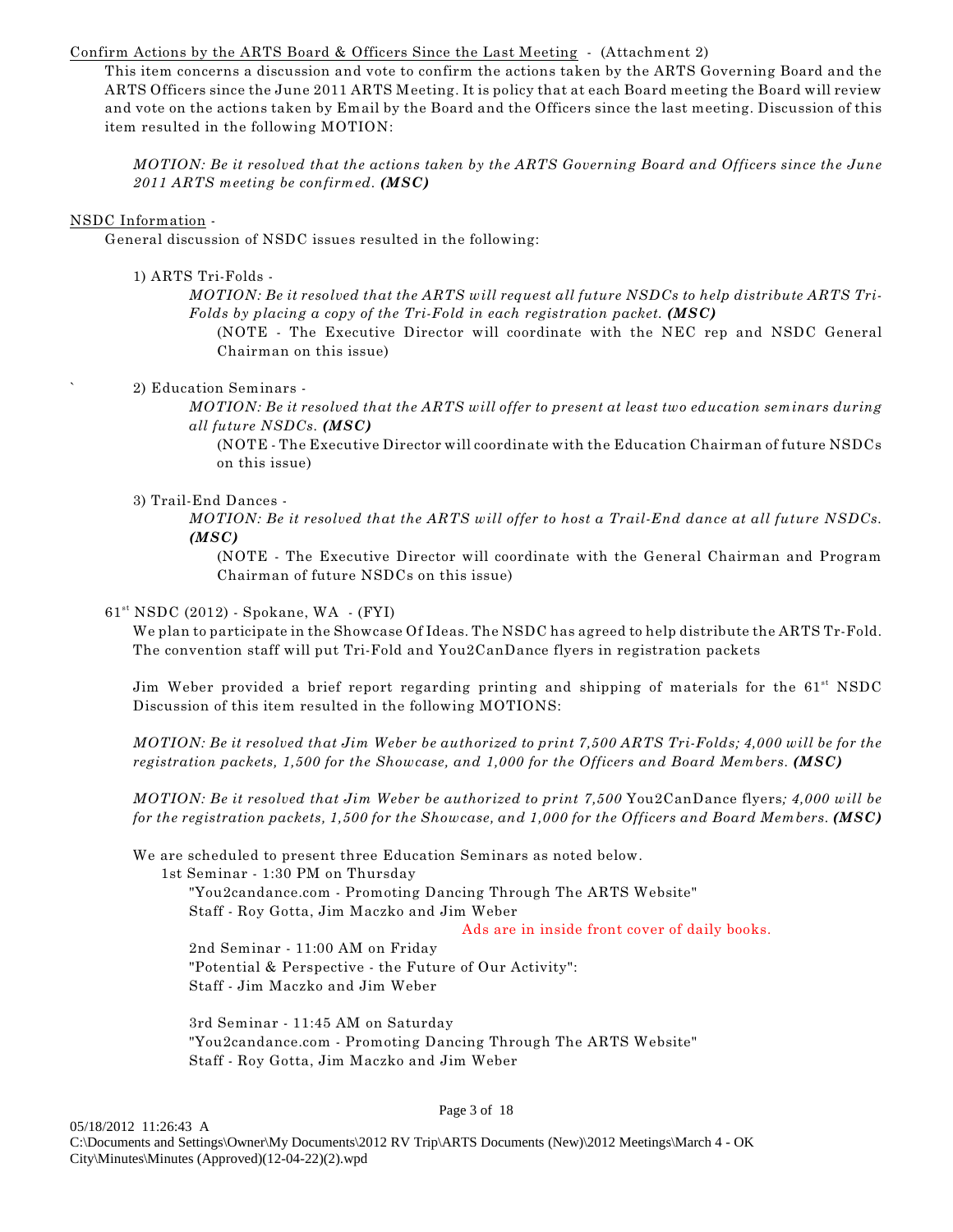$62<sup>nd</sup> NSDC (2013) - Oklahoma City, OK - (FYI)$ 

We plan to host a Trail-End dance, present at least two Education Seminars, distribute ARTS Tri-Folds, and have a display in the Showcase Of Ideas.

Education Seminars -

We are offering to provide three ARTS Seminars as we are doing in Spokane. The Executive Director has made initial contact with has made contact with Gene and Barbara Morton, the General Chairman and with Jim and Julia Reese, the Education Chairman through the  $62<sup>nd</sup> NSDC$ web site.

The contact information for the Education Chairman is: [jdreese@hotmail.com](mailto:jdreese@hotmail.com); 918-740-5419; PO Box 518, Mannford, OK 74094.

The Board discussed the proposal to provide three seminars in Oklahoma City, the same as we are doing in Spokane. Discussion of this item resulted in the following MOTIONs

*MOTION: Be it resolved that the ARTS will provide two Education Seminars during the 62nd NSDC in Oklahoma City in June 2013. One will be You2CanDance and one on a topic to be determined. The Executive Director will coordinate with the NSDC Committee. (MSC)* (NOTE - The Executive Director has contacted the Education Committee)

Daily Program Ads -

*MOTION: Be it resolved that the ARTS will purchase ads in the three Daily Program books for the*  $62^{nd}$  *NSDC in Oklahoma City in June 2013. (MSC)* 

(NOTE - The Executive Director will coordinate with Jim Maczko to arrange for the ads)

Trail End Dance (Wednesday, June 26, 2013)

We have been approved to host a Trail End Dance. On August 29, 2011 Cecil and Barbara Burton Vice-Chairman Square Dance Programming have sent us the following: "Yes, the ARTS Organization will have a room for a "Trail End Dance" at the 62nd National Convention; however we will not be assigning halls for those events until closer to the convention time. We will send all the information you will need to make flyers and an advertisement for the National Square Magazine in plenty of time for you to get those items to us, so we can get them to the publisher in a timely manner."

The Board discussed how the callers and cuers for the Trail End Dance will be selected. One option would be for the Board to delegate this task to the Officers. Discussion of this item resulted in the following MOTIONS:

*MOTION: Be it resolved that Roy & Betsy Gotta will contact and arrange for the caller(s) and cuer(s) for the Trail End dance Wednesday, June 26, 2013 immediately prior to the 62<sup>nd</sup> NSDC in Oklahoma City, OK Roy & Betsy will work with Jerry Reed and Cecil and Barbara Burton on this issue. (MSC)*

*MOTION: Be it resolved that the Trail End dance Wednesday, June 26, 2013 immediately prior to the 62<sup>nd</sup> NSDC in Oklahoma City, OK will be a Plus dance (a second choice would be a Mainstream Dance) (MSC)*

*MOTION: Be it resolved that the name of the Trail End dance for the 62<sup>nd</sup> NSDC be "Trail End You2CanDance". (MSC)*

(NOTE - The Executive Director has contacted the 62nd NSDC to clarify our desires for this dance)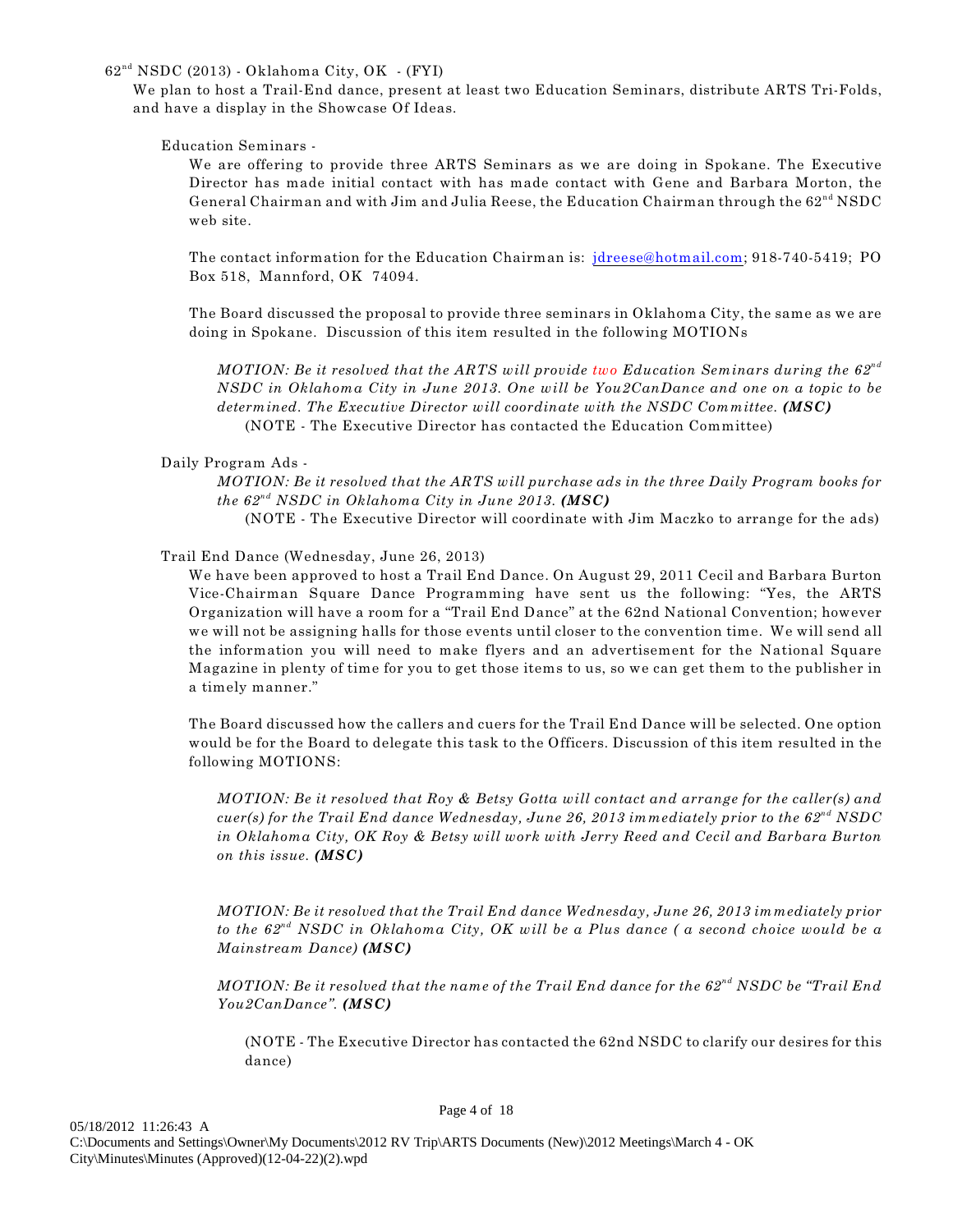## ARTS Tri-Fold Brochures

- The Board discussed what we want to do regarding the ARTS Tri-Fold brochures.
	- (1) Do we need to update? A decision will be made later regarding possible update of the Tri-Fold
	- (2) Do we want to distribute them at the convention? The Board determined we will distribute the Tri-Fold at the  $62<sup>nd</sup> NSDC$
	- (3) Do we need to print more? A determination, by an ARTS LOG if additional Tri-Folds need to be printed after the  $61<sup>st</sup>$ 
		- NSDC in Spokane
	- (4) Do we want to ask the NSDC Committee to place in the convention packets? Butch Hayes agreed to follow-up on this item with the  $62<sup>nd</sup> NSDC$  to determine if the NSDC staff will agree to distribute the Tri-Folds in the registration packets.

## $63<sup>rd</sup> NSDC (2014) Little Rock, Arkansas - FYI$

We have had no contact with the  $63<sup>rd</sup>$  NSDC staff. We plan to provide Education Seminars and participate in the Showcase of Ideas.

Wayne & Lura Wade are General Chairman. Their Email contact information is [squaredancer60pres@yahoo.com](mailto:squaredancer60pres@yahoo.com)

## Education Seminars -

Jim and Edythe Weber are Education Chairman Email is [jweber10@kc.rr.com](mailto:jweber10@kc.rr.com)

The Executive Director will coordinate with them for the Education Seminars.

The Board discussed the proposal to provide three seminars in Little Rock, the same as we are planning for Oklahoma City. Discussion of this item resulted in the following MOTIONs

*MOTION: Be it resolved that the ARTS will provide two Education Seminars during the 63rd NSDC in Little Rock, AR in June 2014. One will be You2CanDance and one on a topic to be determined. The Executive Director will coordinate with the NSDC Committee. (MSC)*

(NOTE - The Executive Director has contacted the Education Committee)

Trail End Dance (Wednesday, June 24, 2014)

Discussion of this item resulted in the following MOTIONS:

*MOTION: Be it resolved that the Executive Director contact the 63<sup>rd</sup> NSDC to request that The ARTS be assigned a room and publicity for a Trail End Dance on Wednesday, June 24, 2014 immediately prior to the NSDC in Little Rock, AR. (MSC)*

(NOTE - The Executive Director has contacted the General Chairman to request a Mainstream Trail End Dance the General chairman has forwarded our request to the Program Chairman.)

64th NSDC (2015) Springfield, Massachusetts - FYI

We have had no contact with the  $64<sup>th</sup>$  NSDC staff. We plan to provide Education Seminars and participate in the Showcase of Ideas Len & Connie Houle are the General Chairman. We have not yet identified the Education Chairman. When we get contact information, the Executive Director will coordinate with the Education Chairman for the Education Seminars

Trail End Dance (Wednesday, June 24, 2014). Discussion of this item resulted in the following MOTION:

*MOTION: Be it resolved that the Executive Director contact the 64<sup>th</sup> NSDC to request that The ARTS be assigned a room and publicity for a Trail End Dance on Wednesday, June 24, 2015 immediately prior to the NSDC in Springfield, MA (MSC)*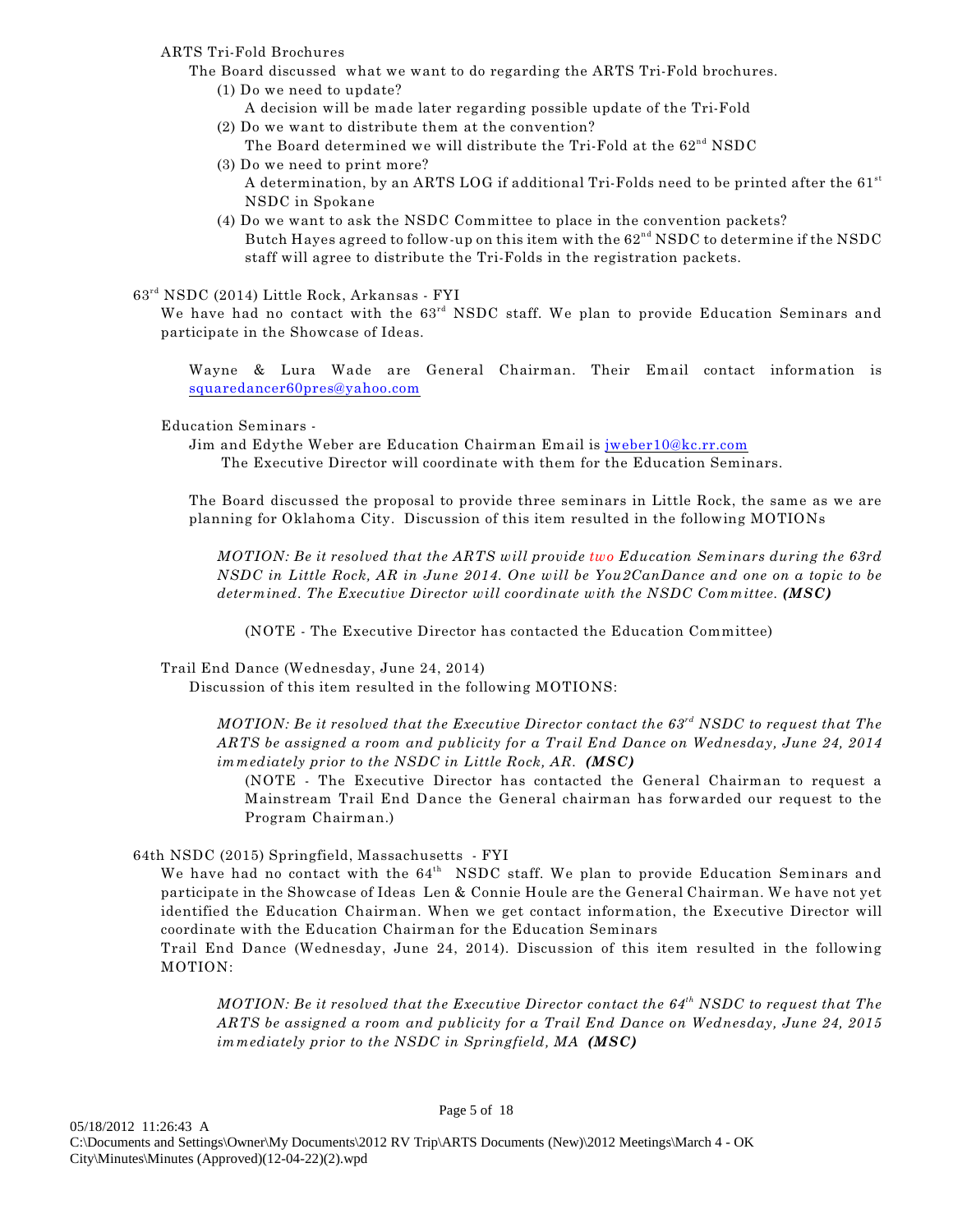#### OLD BUSINESS –

Web Site & Video Project - (you2candance)

#### Status Report -

Roy Gotta reported that three new pages have been added to the web site. The Gay Community page is online and active, The Handicapable page and the Teen Youth page are under construction.

#### Marketing –

During the 2011 ARTS meeting Roy reported that a way to help publicize the you2candance project is to coordinate you2candance with other dance oriented web sites. Roy was working on this with other web site people. Robert Ameeti spoke of a web site he has: www.wheresthedance.com This was originally based in Southern California, but now has listing throughout the country. It lists dances for square, round, contra, English, and others. Robert and Roy were to confer on this issue. During this meeting Roy reported he is working on linking our web site with Robert's web site [www.wheresthedance.com](http://www.wheresthedance.com)

#### Discussion of this item resulted in the following MOTION:

*MOTION: Be it resolved that the Jim Weber and Roy Gotta explore adding links and pages to our web site so that we can access other data bases. (MSC)*

#### Videos –

Roy provided a brief report. Discussion of this item resulted in the following MOTION: *MOTION: Be it resolved that the videos on the web site shall be available for download at no cost. A DVD of the video may be purchased for \$15.00 including shipping. (MSC)*

#### Newsletter - (FYI)

This item concerns the ARTS Newsletter which is to be published following each ARTS meeting. The last Newsletter was the Winter 2010 Newsletter, which was published, distributed, and posted on the ARTS web site. The Executive Director has drafted the February 2012 issue and has submitted to the Officers for review in ARTS LOG 12-0124-001 which was approved on 02 FEB. This issue has been distributed to our mailing list and is posted on our web site.

#### Publications - (FYI)

Jim Weber, ARTS webmaster, has asked each organization to check the links for the publications to ensure accuracy. He has also asked the reps to review the list of publications to verify the validity of the information and send any changes to Jim Weber.

Jim Weber provided a brief report and reminded the Board that all ARTS organizations can list their publications on our web site. Each organization is responsible for keeping the list updated by sending changes to Jim.

#### ARTS-Dancetravel.com – (FYI)

The ARTS Travel web site has been paid until 2018. Discussion of this item continues to center around doing a better job of publicizing the service and encouraging people to use the site. The Executive Director will continue to publicize through the ARTS Email Tree, the newsletter, and the website

#### Dancing Backgrounder – (FYI)

The Square Dancing Backgrounder, completed several years ago, is available for printing from the ARTS website. This is a good media piece for anyone to use to provide background on the history of dance. The web version has a "fill in" box to personalize with an association's local information.

The Executive Director recommends the Backgrounder be distributed at all future NSDC and USAWest conventions and that we publicize to other organizations to help publicize The ARTS. The Executive Director had asked for guidance regarding how to promote increased distribution.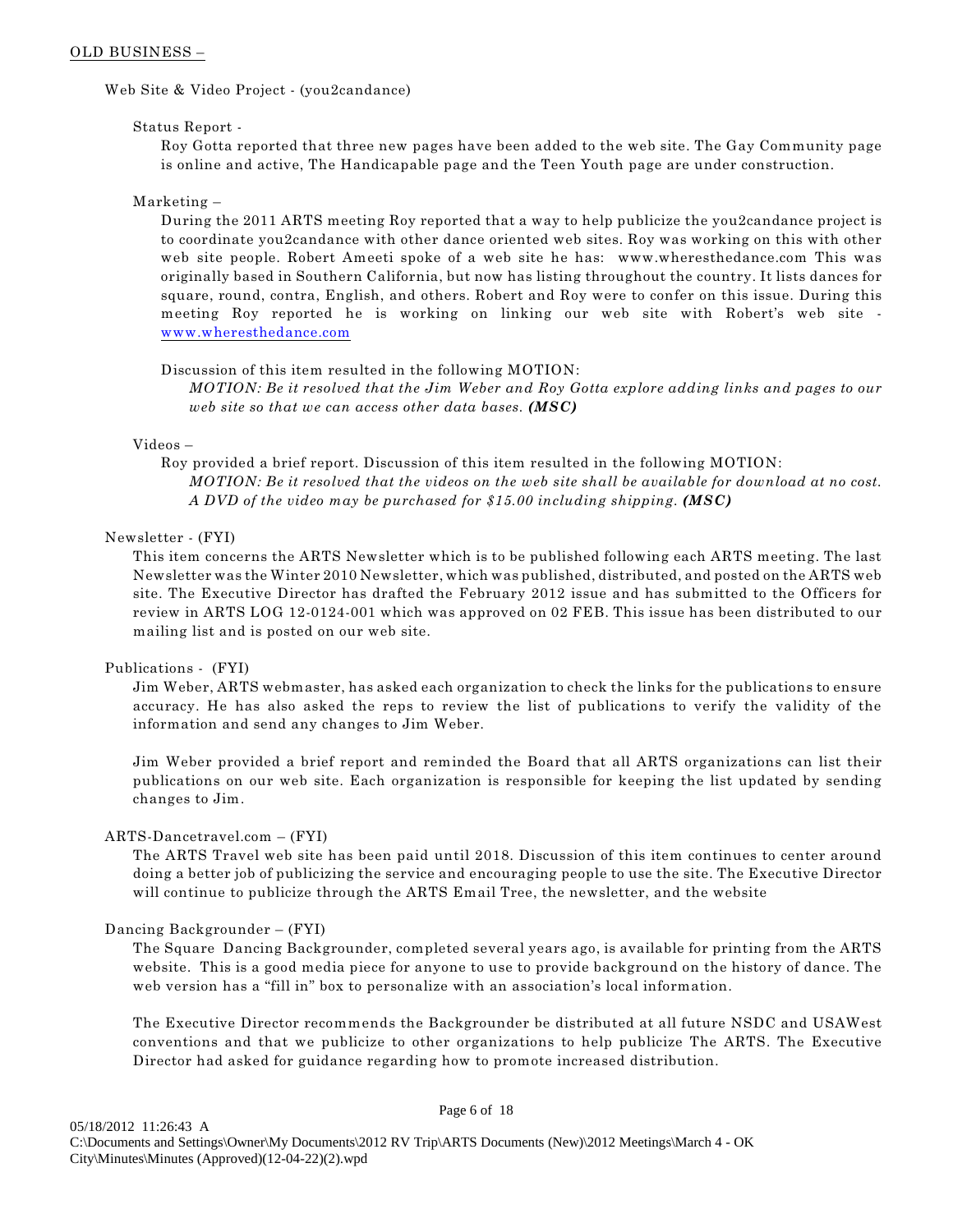There was agreement that the Backgrounder needs to be updated to include Round and Contra dancing and other changes. There was a suggestion to use some photos from [www.you2candance.com](http://www.you2candance.com) Discussion of this item resulted in the following MOTION:

*MOTION: Be it resolved that Jim Weber and Jim Maczko work together to update the Backgrounder and that up to \$1,000.00 be approved for expenses related to the update. (MSC)*

#### ARTS Grant Program - (FYI)

This item concerns the ARTS Grant Program which provides financial assistance to clubs, associations, or other groups which host meetings to bring dancers, callers, cuers, and others together to discuss various aspects and concerns facing the dance activity. The guidelines for the Grant program have been approved, published, distributed, and posted on the ARTS web site. A Power Point presentation is available and can be provided electronically. There are no pending grant applications.

The Grant Information and Application was modified to include the following statement and the modified document has been posted on the ARTS web site:

"Give out the Backgrounder and be able to use just that portion of the PowerPoint that is useful to your situation."

#### Publicity & Promotion -

Periodically the Executive Director sends information to the ARTS Email Tree with information regarding the Grant Program. The information and application are posted on the ARTS web site. There was no additional input from the Board.

#### Square Dance History Project Grant -

In September 2011 the Board approved a grant request from Jim Mayo to help fund a Square and Traditional Dance History Project. At that time Jim deferred payment until a specific need is identified. We have received a status report and update on the financial situation from David Millstone, coordinator, Square Dance History Project.

David reports he has reached an agreement with Country Dance and Song Society (CDSS). They will administer a fund into which each group's contribution can be deposited. In addition to being the first group to offer financial support for this project, CDSS provided substantial financial backing for the Dare To Be Square weekend and the organization has a full-time business manager. CDSS will charge a nominal administrative fee (1%) to write checks, handle the bookkeeping, and, provide an annual account of how the money has been disbursed; they will deposit all contributions in an insured checking account. So, please contact your organization treasurer and ask that a check be sent for the amount you have agreed to provide.

The Executive Director has coordinated with Edythe Weber to send our Grant donation of \$2,500.00 to the CDSS Business Manager. Our check will be sent in March 2012.

Discussion of this item resulted in agreement that the Board expects an annual report from the Square Dance History group with information regarding the progress of the project.

#### Executive Director –

This item concerns the ARTS Executive Director. The Board has approved a salary of \$100.00 per month beginning June 2009. Jerry has received the approved salary for June 2009 thru December 2009. Jerry may ask for reimbursement of some additional office expenses.

Discussion of this item resulted in agreement that Chairman Gordon Macaw will discuss this item with Jerry.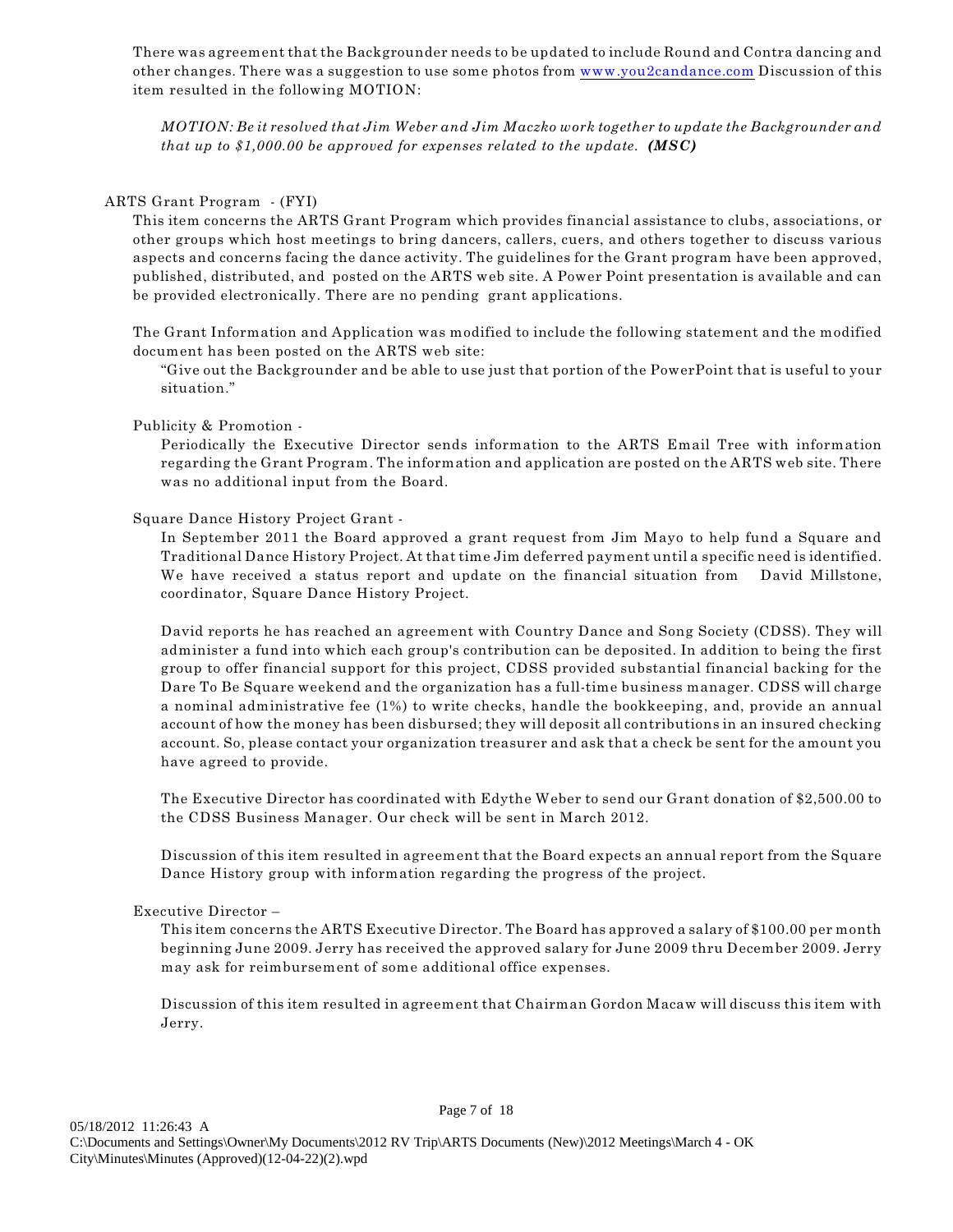(NOTE - After the meeting Gordon did have a follow-up conversation with Jerry, it is correct that ARTS has only paid him through December 2009. Gordon suggested that we pay him as follows: Jan 2009 to June 2009; July 2010 to June 2011; and June 2011 to June 2012. Jerry said that he would consider this and get back to Gordon with what he wants to be paid. Gordon suggested that we pay him what is due and he could then write a check back to ARTS if he wanted to donate some of this back. Jerry agrees with this schedule and plan.)

Following the discussion between Gordon and Jerry ARTS LOG 12-0309-001 (Ex DIR - Term Of Service) was submitted to the Board for review, discussion, and vote on a MOTION to approve Jerry Reed as The ARTS Executive Director for the period of July 1, 2012, thru June 30, 2013. Cutoff for DISCUSSION of this LOG is 23 MAR 2012. After DISCUSSION the Board will Vote on the MOTION.

#### Budget - (FYI)

There has been a question about a budget for salary & extra expenses. Jerry does not expect to submit any request for expenses, unless there are expenses for a single item of over \$200.00.

#### Guidelines -

There has also been a question about guidelines for the duties of the Executive Director. Jerry reports this issue was submitted to the Board in ARTS LOG 12-0123-001 (Sec &Ex Dir Duties). Action on this LOG was completed on 17 FEB 2012. The purpose of this ARTS LOG is for the ARTS Board to review, discuss, and vote on the policy describing the duties and responsibilities of the ARTS Secretary and the Executive Director. The result of this LOG was approval of the following MOTION. A copy of the approved document was provided to the Board.

MOTION: Be It Resolved That: Draft 1 dated January 23, 2012, of the ARTS Policy Titled "ARTS Secretary and Executive Director - -Duties and Responsibilities" be approved.

Gordon had a follow-up conversation with Jerry regarding this item. First thanking him for all his work and we appreciated all he does as the ARTS Executive Director. We had no problems with his work because he is doing his job. We expressed concerns about him not being present at the meetings. Gordon noted that the Skype electronic connection worked well for Betsy Gotta at this meeting. Gordon informed Jerry that the Board expects Jerry to be present at the ARTS meetings. Gordon also offered that if Jerry is not able to attend a meeting in person an option would be an electronic connection via Skype for Jerry to be available during all future meetings. Jerry stated he very much appreciated the Board's comments and agreed to be available via Skype for any meeting he is not able to attend in person .

#### Term Of Service -

During the 2011 ARTS meeting the Board approved a Motion that the Executive Director would be a separate position which will serve at the pleasure of the board. Additionally, during the 2011 ARTS meeting the Board approved Jerry Reed to serve as the ARTS Executive Director from July 1, 2011 through June 30, 2012. The current procedure is for the Board to review and vote on this matter during the annual meeting. Discussion of this item resulted in the following MOTION:

*MOTION: Be It Resolved That: the MOTION to approve Jerry Reed as the Executive Director for the period of July 1, 2012 through June 30, 2013 be tabled until after a discussion of this item between Chairman Gordon Macaw and Jerry. (MSC)*

(NOTE - Gordon and Jerry discussed this item after the meeting and ARTS LOG 12-0309-001 has been submitted to the Board for review, discussion, and vote. This ARTS LOG was approved on April 22, 2012)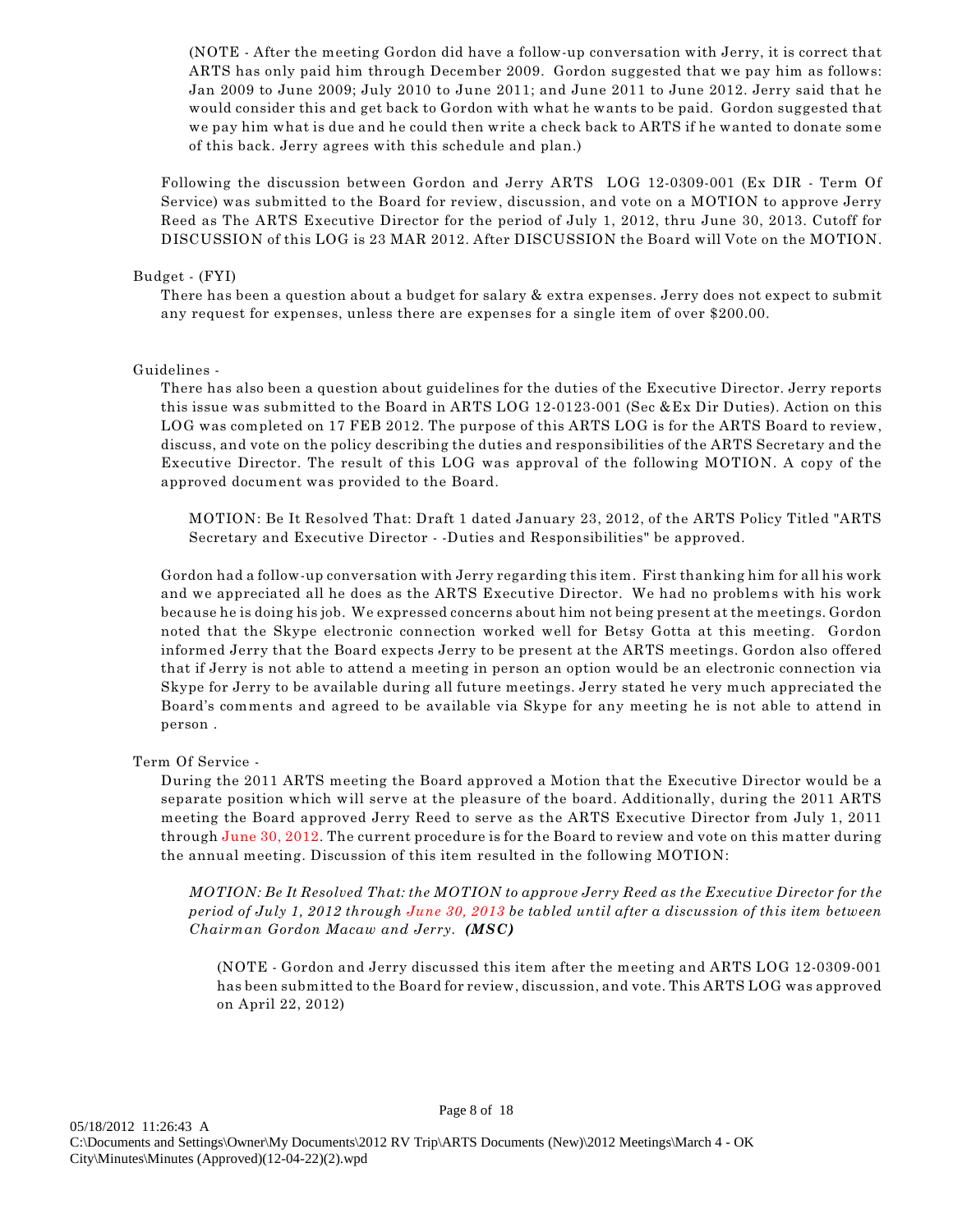## Ask ARTS - (FYI)

We have published eleven Ask ARTS articles. Please send ideas for future articles to Del Reed. It was recommended that Del possibly consider redoing some of the earlier Ask ARTS articles, as sometimes repetition is the best way to get the message out. Del has not received any of new ideas.

The Ask ARTS articles are sent to all the publications for which Jim Weber has contact information They are also sent to the ARTS Email Tree

#### ARTS Tri-Fold Information Brochures - (FYI)

This item concerns the ARTS information Tri-Fold. This item was discussed during discussion of the NSDC item above.

## ARTS Business/Action Plan -

This item concerns a long range Business Plan for the organization to cover up to a ten-year time span. A Business Plan has been approved and posted on the ARTS web site. The only ongoing action at this time is the ARTS Email Tree.

The Executive Director recommends this item be removed from future agenda until such time as additional action is required. Discussion of this item resulted in the following MOTION:

MOTION: Be it resolved that the issue of the ARTS Business/Action Plan be removed from future agenda until such time as further action is planned. (MSC)

# Nationwide Benefit Dances - (FY)

This item concerns nationwide fund-raising dances to benefit The ARTS. Discussion of this item has resulted in general agreement that ARTS will support future dances. Previous agreement has been that the following factors will help make the dances and fund raising efforts better. These changes include: 1) Better publicity, 2) More flexibility in scheduling dances, and 3) Make this an annual event.

During the 2011 ARTS meeting the following ideas were presented: 1) Advertise through each organization of ARTS, using the Press Release and the ARTS Email Tree, and 2) Butch Hayes will check with the Oklahoma NSDC General Chairman about fund raising at the Pre-Convention including either a 50/50 or a donation basket.

Discussion of this item during the 2011 ARTS meeting resulted in the following MOTION: *MOTION: Be It Resolved That: The last week of February 2012 through the 2012 Oklahoma City Pre-Convention be designated as ARTS Dance Week during which all Board Member organizations will be encouraged to promote and sponsor ARTS Benefit Dances and The ARTS will also promote benefit dances. (MSC)*

The Executive Director sent information and an announcement of the ARTS Dance week in ARTS Email Tree - E-News 2011-017 (2012 ARTS Benefit Dance Week)

# ARTS Electronic Mailing Tree - (FYI)

This item concerns an electronic system to not only help publicize The ARTS, but more importantly, establish a communication system to distribute information relating to the activity to the dancing community. The eventual goal is to have a system which will link the ARTS to every square dance club in the USA, and possibly outside the USA.

The initial work of requesting potential contacts around the country to agree to serve as ARTS Email Tree contacts has been completed. There are now 42 Email Tree contacts who cover 28 states/areas. There are 41 contacts for the following areas: Alaska, Arizona, California, Colorado, Connecticut, DelMarVA, Delaware Valley, Florida, Hawaii, Iowa, Idaho, Illinois, Kansas, Kentucy, Massachusetts, Maryland, Michigan, Minnesota, Missouri, North Carolina, Nebraska, Nevada, New York, Ohio, Oklahoma, Oregon, Pennsylvania, South Carolina, Tennessee, and Texas. The Executive Director will continue to contact potential Email Tree members. The goal, is to have at least one or two contacts in each state.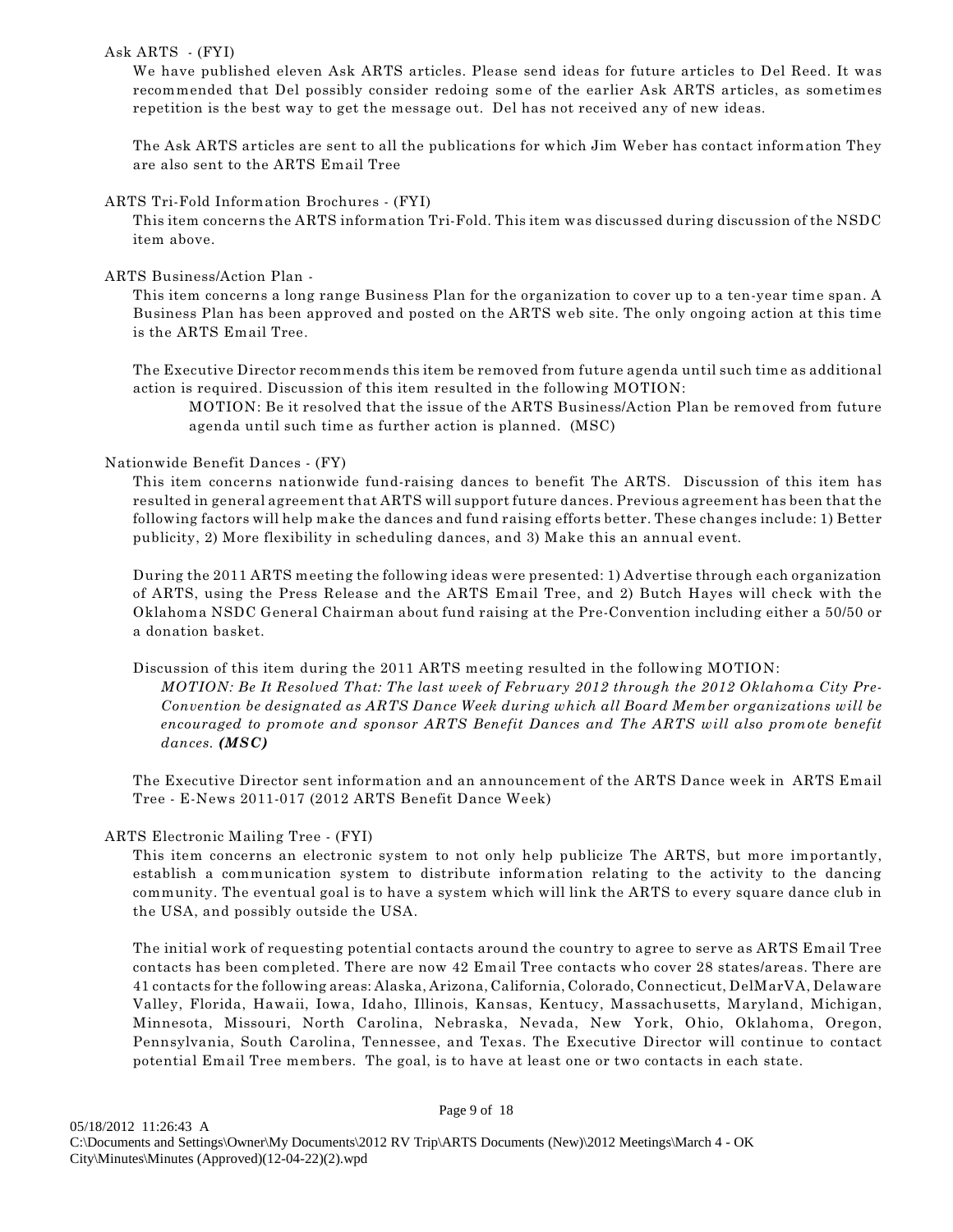There has been a question of whether we can evaluate the effectiveness of the tree. Jerry reports there is no way to determine how many of the tree contacts actually send messages to their part of the tree. The best we can expect is to continue sending messages to the tree and asking tour Tree contacts to send the information to the people in their part of the tree.

## \$100,000 Club-

This item concerns a suggestion to get 1,000 donations of \$100 totaling \$100,000. Discussion of this item during the 2010 March ARTS meeting resulted in agreement that this is a great idea but it needs a lot more advertising. The ARTS newsletter, website, and cards on the Showcase Of Ideas were mentioned as ways to let people know about this way to donate. It has been determined that the \$100 donation may be from a couple, the goal is to get 1,000 donations of \$100 each. These donations are in additional to any membership. The overall goal is to help promote The ARTS and raise money for future projects. There has been agreement that we need to make it exciting to belong and donors need recognition. There was also agreement that the first 25 Members of the club are to be considered Charter Members.

During the 2010 June meeting the Treasurer reported a total of \$300 in donations were received. There was no report of additional donations during the 2011 nor the 2012 meetings

There have been questions of whether this project is viable of if the project should be abandoned. Jerry reports there has been very limited interest in this project over the past several years. We cannot find a volunteer to head this project and there have been no viable proposals of how to move forward.

Due to the limited interest in this project, the Executive Director recommends the project be deactivated at this time. Discussion of this item resulted in the following MOTION:

MOTION: Be it resolved that the \$100,000 club idea be Tabled until such time as there is renewed interest. (MSC)

(NOTE - - Because the above MOTION was approved the Executive Director recommends we return the money donated to the project with a letter of explanation to the donors and that this item will be removed from future agenda)

# Showcase Of Ideas Funding - (FYI)

Discussion of this item resulted in agreement that this item will included with the general topic of NSDC in future agenda.

# TechSoup Software -

This item concerns TechSoup, an organization which provides computer software to 501(C)3 non-profit organizations at a very substantial reduction in cost. There are certain limitations and requirements which must be met by the receiving organization.

Discussion of this item resulted in agreement that Board Members may contact Jim Weber to determine what software is available.

#### Facebook Account -

During the June 2010 meeting Jim Weber reported the ARTS has established a Facebook account It was suggested that all ARTS Governing Board Members should become a "friend". There was agreement that this could be a marketing venue for the ARTS Grant events. Jim was unable to attend the 2011 ARTS meeting due to a family emergency.

The Executive Director has submitted a request for a report from Jim Weber.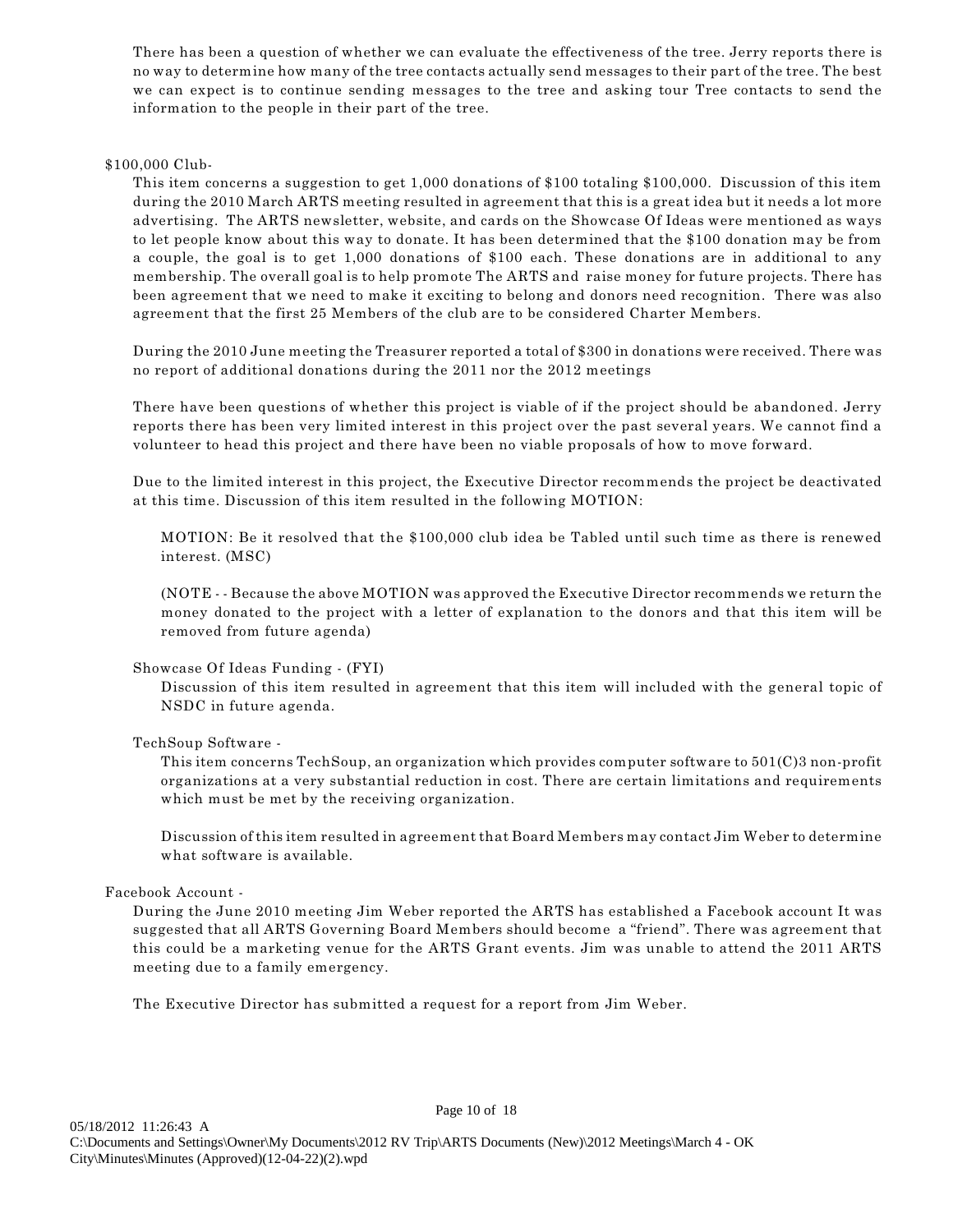## Grant Request for History Project - (FYI)

This item concerns a Grant request to support the Square Dance History Project (SDHP). This request was submitted in ARTS LOG 11-0805-001. The purpose of this LOG was for the Board to review, DISCUSS, and VOTE on the Grant Request. The Board approved a grant of \$2,500.00 for this project. The Executive Director has informed the Board of a modification of the plan to provide Grant money for the SDHP. The original plan was that Grant money would be sent to the SDHP as specific needs and amounts were identified.

David Millstone, Coordinator of the SDHP has explained that It would not be efficient to contact each organization every time there is a need for funds, allocating an amount to each group. Therefore, David has reached an agreement with Country Dance and Song Society (CDSS) which will administer a fund into which each group's contribution will be deposited.

This will also reduce the amount of record keeping we will need to do to track the Grant funds. The new plan has been agreed to by the ARTS Executive Director and the SDHP Coordinator The Executive Director agrees this is a much more efficient way to manage the funds going to the SDHP. Jerry has submitted a request to Edythe to send the Grant check to the CDSS as requested. Edythe reports she will send the \$2,500 check in March 2012.

This item will be removed from future agenda.. .

# Data Base - Education - Dance Studios & Others -

This item concerns a project suggested by Bill Van Hoesen to develop a data base of electronic contact information for Education Institutions, Dance Studios, and others. This information will be used to publicize the ARTS and also to help publicize our dance activity.

The plan was to use the Internet to build a data base of contacts. Bill believes each state has a dancers' association and a website. He planned to use the websites to send a form letter to the associations asking for help in obtaining the name of a representative who would agree to contact the clubs within their state. The club reps. will be the "boots-on-the-ground" troops who will collect and provide the actual contact information that will consist of the data elements needed to build the files.

Jerry reports there has very little interest in this project and no progress has been made during the past year. Jerry recommends this item be removed from future agenda until such time as there is renewed interest. Discussion of this item resulted in the following MOTION:

*MOTION: Be It Resolved That: The Data Base for Education - Dance Studios & Others be Tabled until such time as there is renewed interest in this project. (MSC)*

# ARTS Awards - (FYI)

This item concerns a proposal from Jerry Reed that the ARTS create three awards to honor people who provide note worthy and notable support to the ARTS. ARTS LOG 11-0511-001 (ARTS Award Proposal) was submitted for the ARTS Board and Officers to review, and provide comments regarding this proposal. The result of this LOG was agreement that this item will be on the agenda for the 2 011 June ARTS meeting.

Extensive discussion of this item during the 2011 ARTS meeting resulted in approval of the following MOTION:

*MOTION: Be It Resolved That: The ARTS create an award to recognize outstanding or continuing support to the ARTS, this award will be designated: Patron Of The ARTS (for outstanding or continuing support to the ARTS or the dance activity) The ARTS Officers, in conjunction with the Executive Director, will work out the details.*

There was agreement that Jerry would work with the ARTS Officers to develop criteria and selection procedures and design and approve an appropriate award. There was also agreement that exploring additional awards would be discussed during a later meeting.

#### Page 11 of 18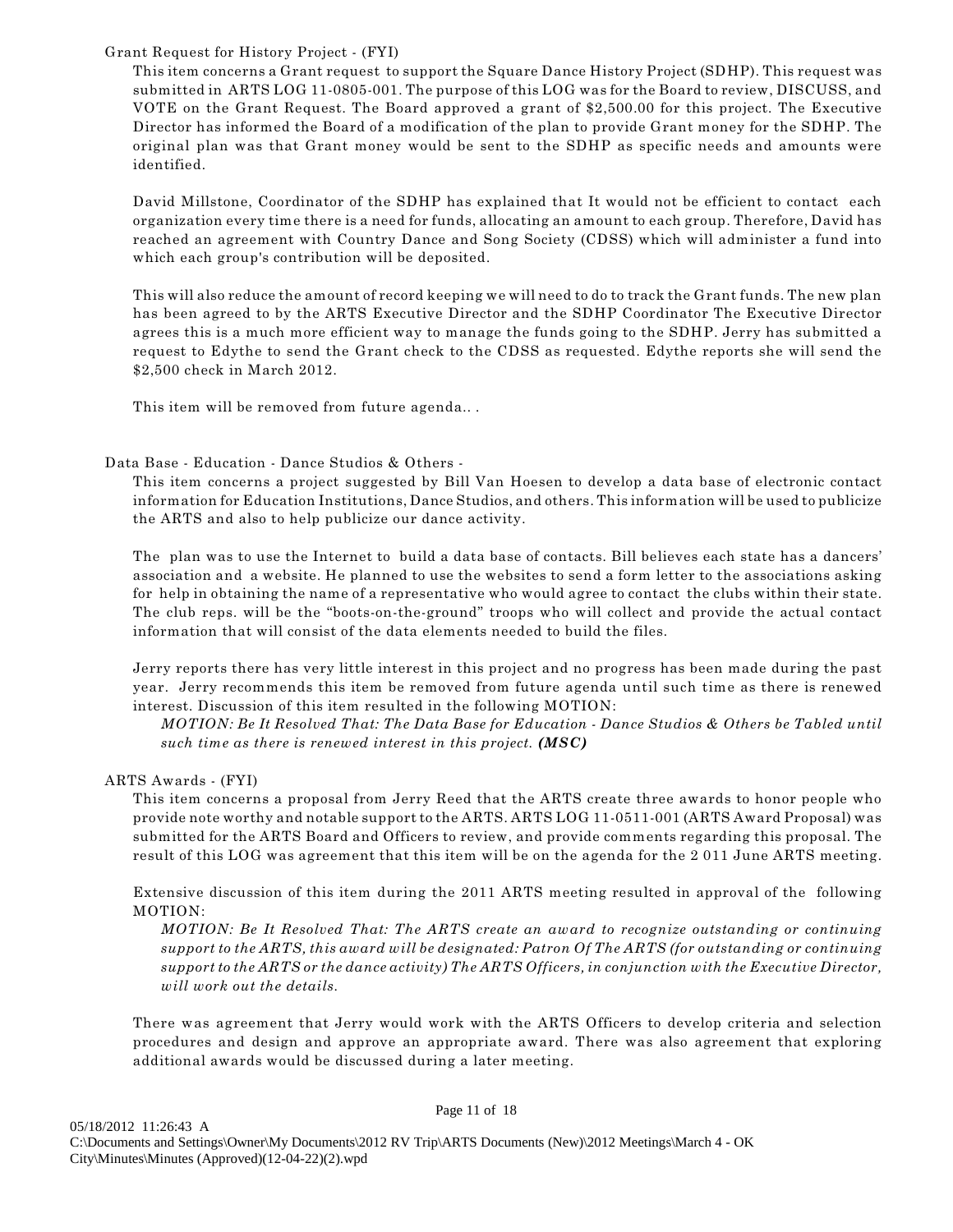ARTS LOG 12-0125-001 was submitted to the ARTS Officers for consideration of the Patron of the ARTS award and was approved on 04 FEB 2012. The approved Guidelines and Procedures were sent to the Board. The document will be posted on the web site. The Executive Director Plans to publicize via the Email Tree and a Press Release.

## NEW BUSINESS -

Re-Branding Square Dancing - (FYI)

This item concerns a proposal to brain storm the idea of "Re-Branding" of our Square Dance activity. This issue was one of the primary topics during the Organization Round Table held during the 60th NSDC in Detroit. The topic was also a significant part of the Keynote Address delivered by Ken Ritucci. Apparently, there was a lot of interest in this subject during the Round Table and subsequent Email. ARTS LOG 12- 0104-001 Re-Branding Square Dancing) was closed on 29 JAN 2012. Discussion of this item resulted in agreement that no further action should be taken by The ARTS at this time. Chairman Gordon Macaw agreed to monitor future discussion of this issue. This item will be removed from future agenda until such time as additional action by the Board is required.

# Cost of National Ads -

This item concerns information from Michael Streby regarding the cost of National Ads to publicize our activity. ARTS LOG 12-0107-001 (Cost of National Ads) was submitted to the Board and other people who have indicated support for the ARTS. The purpose of this ARTS LOG is for the ARTS Board and other interested persons to review and respond with comments and ideas regarding the information submitted by Michael Streby regarding the cost of National Ads for our activity. This ARTS LOG was sent to over 80 recipients and there were only two responses. This indicates VERY little interest in this issue. The result of the ARTS LOG was notification that this issue would be added to the agenda for this meeting.

Discussion of this item resulted in agreement that the Executive Director will contact Michael Streby to request a proposal to include ideas for implementation, estimated costs, and other details Michael believes are needed.

(NOTE - On March21,2012, Jerry sent a request to Michael)

There was also agreement that Gordon will talk with Jerry regarding publicity of the Add-A-Buck program. (NOTE - On March 16, 2012 ARTS Email Tree - E-News 2012-003 (Add-A-Buck Program) was sent to the E-mail tree. This ARTS Email E-News release was created and sent to provide information regarding the ARTS "Add-A-Buck" program, which is intended to help raise funds for implementation and support of the work done by The ARTS.)

# Ken Rowe Project -

This item concerns a proposed project from Kenny Rowe. The project goal is to create materials (CDs and/or DVDs) to help deaf, hard of hearing, and blind people learn to dance. Kenny attended this meeting and was available to provide more information and answer questions.

Discussion of this item resulted in agreement that Ken needs to provide a proposal, to include identification and a specific description of what he is asking The ARTS to do. Some specifics would include costs, products, time liners, and other details Ken believes would be helpful.

(NOTE - The Executive Director will contact Ken with the decision of the Board)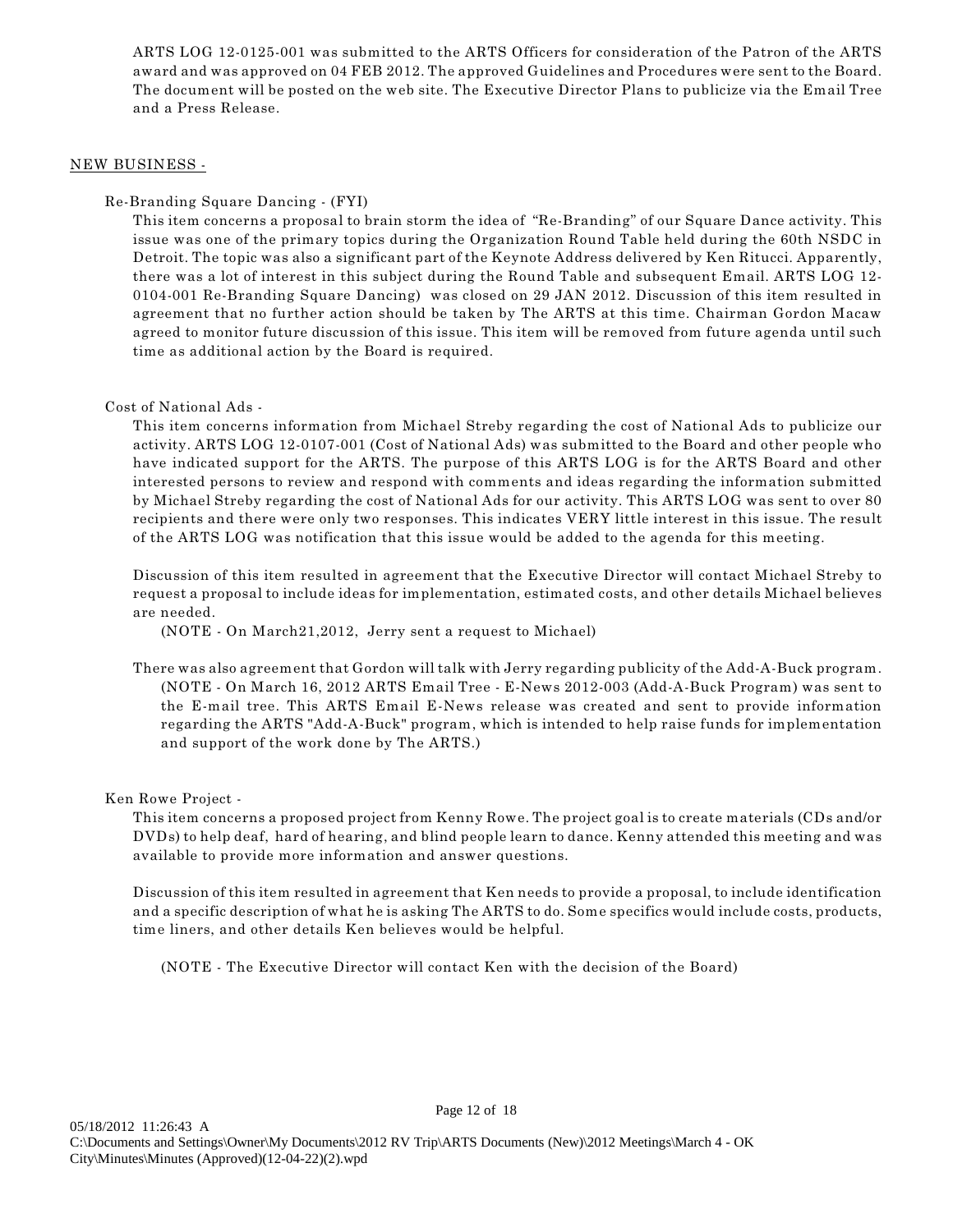# NEC E-Bulletin

This item concerns a discussion of a request from the NEC that the ARTS E-Mail tree be used to distribute the E-Buklletin. The NEC reported that the NEC has decided to stop publication of the National Squares magazine. This action was taken because of the low subscription rate and the high cost of printing and a significant financial loss each time the magazine was printed. During the year leading up to the Spokane convention, the NEC has been publishing the National Squares E-Bulletin on a monthly basis. To date they have sent out seven (7) issues. The audience has been those dancers who have registered for the conventions over the past several years and have provided their e-mail addresses. The NEC currently has over 11,000 addresses in their database.

In an effort to reach a larger audience which includes dancers who have never been to a National Convention, Butch &Ampie Hayes submitted a proposal during this meeting for the ARTS to consider sending out the NEC bulletin to those who are participating in the ARTS E-Mail tree. The plan is for the NEC to publish the bulletin on a roughly monthly basis. Starting in August, 2012, the NEC plans to publish (10) issues for the Oklahoma City Convention. The size of the monthly bulletin will be from 10-12 pages.

Discussion of this item resulted in the following MOTION:

*MOTION: Be It Resolved That: The ARTS support the NEC E-Bulletins by sending the E-Bulletins to the ARTS E-Mail Tree as they are received by the Executive Director. (MSC)*

# IRS Group Exemption

This item concerns a proposal that The ARTS investigate the procedures for receiving approval to be recognized by the IRS as an Group Exemption Corporation. The advantage of this designation is that The ARTS could offer Tax Exempt status to affiliate Members. Such Members would be required to submit an application including Bylaws and other legal documents. They would also need to pay and annual fee to cover operating costs. This annual fee could be substantial due to the increased operating costs to the ARTS to administer this program. Discussion of this item resulted in agreement that the ARTS will not pursue this issue at this time. This item will be removed from future agenda.

The Executive Director will be asked to notify the person submitting this idea to the ARTS to inform him of the Board's decision.

(NOTE - The Executive Director sent a message to Doug Schafer informing him of the Board's decision.)

# Fund Raising Project - ARTS Shirts.

This item concerns a proposal from Gordon Macaw that the Board consider a fund raising project selling polo shirts. These shirts would include the ARTS logo and would help publicize the ARTS. Discussion of this item resulted in the following MOTION:

*MOTION: Be It Resolved That: The proposal that the ARTS sell polo shirts as a fund raising project be tabled until the Board can review and discuss this proposal via an ARTS LOG. (MSC)*

(NOTE - This issue was submitted to the Board for revie, discussion, and vote in ARTS LOG 12- 0322-001)

# ARTS Meetings (FYI) -

This item concerns a discussion of the number and timing of the ARTS meetings. Brief discussion of this item resulted in agreement that no action will be taken at this time.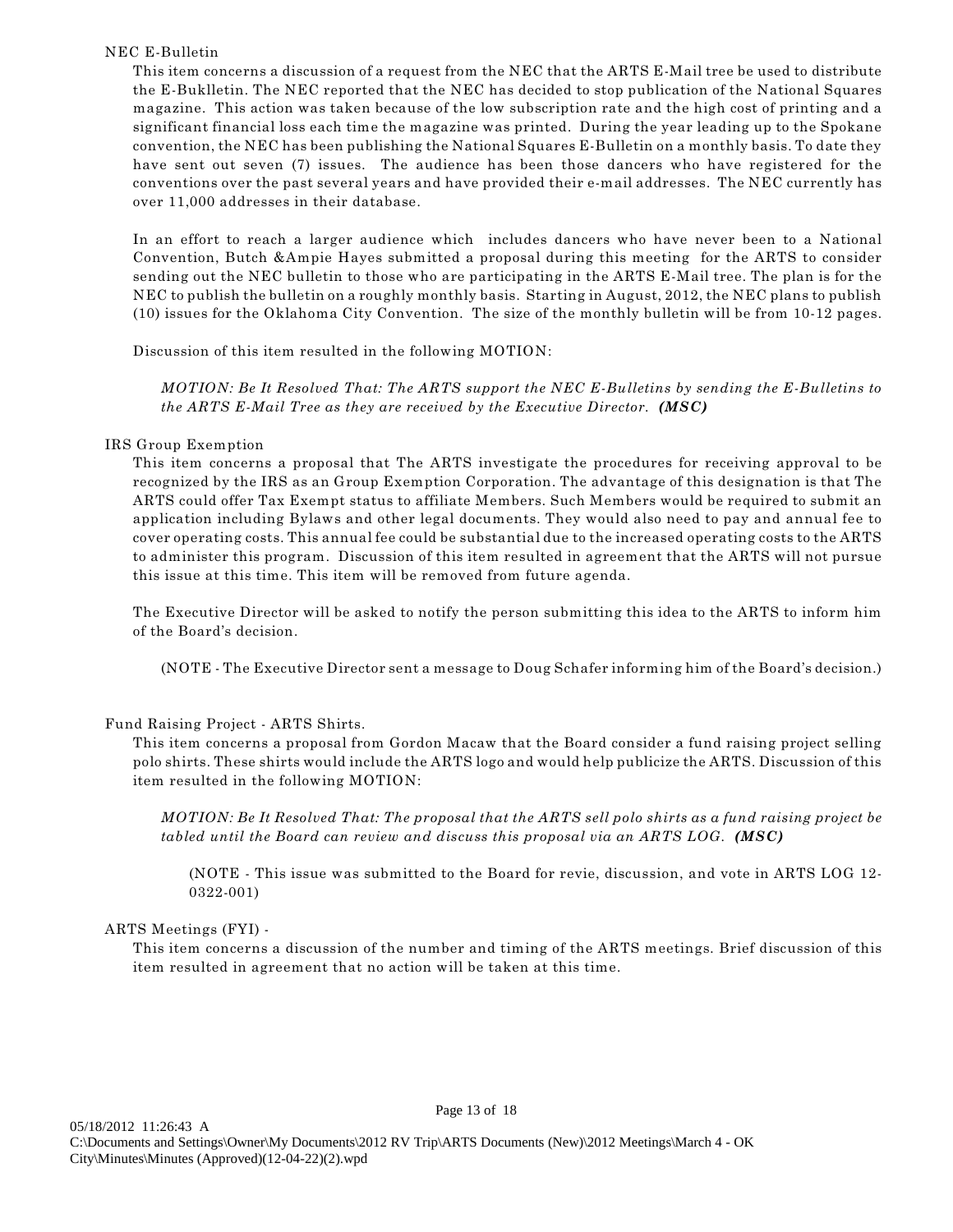Election - 2012/2013 Officers -

The 2012 ARTS election resulted in the following MOTION:

*MOTION: Be It Resolved That: The following be elected to serve as ARTS Officers to take office on March 5, 2012: Gordon Macaw - Chairman; Betsy Gotta - Vice Chairman; Edythe Weber - Treasurer; and Scott Philips - Secretary. (MSC)*

## NEXT MEETING -

Discussion of this item resulted in the following MOTION:

*MOTION: Be It resolved that: The 2013 ARTS meeting will be held in Oklahoma City, OK on Sunday, June* 30, 2013 immediately following the  $62<sup>nd</sup> NSDC$ . (MSC)

(NOTE - If deemed necessary, the Chairman can a meeting earlier, either an in person meeting or a Skype meeting.)

Meeting adjourned Sunday, March 4, 2012 at 12:03 PM

Respectfully submitted

Jury 3. Neel

Jerry Reed Executive Director

Transcribed by Scott Philips ARTS Secretary

Approved by ARTS LOG 12-0325-001

Page 14 of 18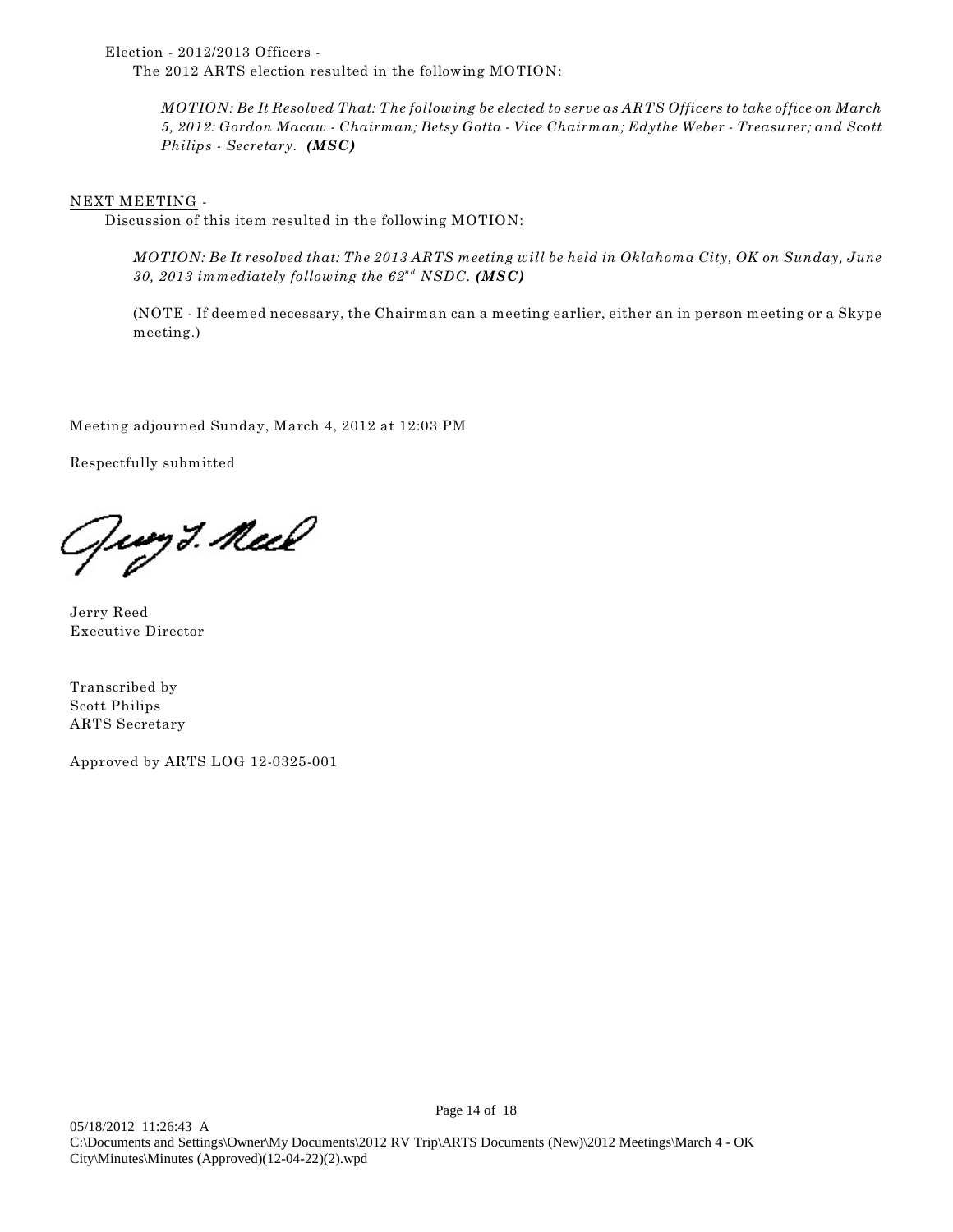# **03/03/12 Alliance of Round Traditional and Square Dance Inc Income & Expense**

 **July 2011 through February 2012**

| <b>Beginning Balance July 1, 2011</b> | \$25,136.60 |
|---------------------------------------|-------------|
| <b>Income</b>                         |             |
| <b>Donations</b>                      |             |
| <b>Governing Board</b>                | 500.00      |
| <b>Total Donations</b>                | 500.00      |
| <b>Interest</b>                       | 124.85      |
| <b>Total Income</b>                   | 624.85      |
| <b>Expense</b>                        |             |
| <b>Bank Service Charges</b>           | 49.00       |
| <b>Supplies</b>                       | 24.01       |
| <b>Postage</b>                        | 45.00       |
| <b>Printing and Reproduction</b>      | 574.14      |
| <b>Total Expense</b>                  | 692.15      |

**Ending Balance February 29, 2012 \$25,069.30**

|                       |             | $$1,132.30$ Checking Acct      |
|-----------------------|-------------|--------------------------------|
|                       |             | \$2,929.17 CD - Due April 2012 |
| Cashing in March 2012 |             | \$5,348.18 CD - Due March 2012 |
|                       |             | \$5,262.82 CD - Due June 2012  |
|                       |             | \$5,161.67 CD - Due July 2012  |
|                       |             | \$5,235.16 CD - Due May 2012   |
|                       | \$25,069.30 |                                |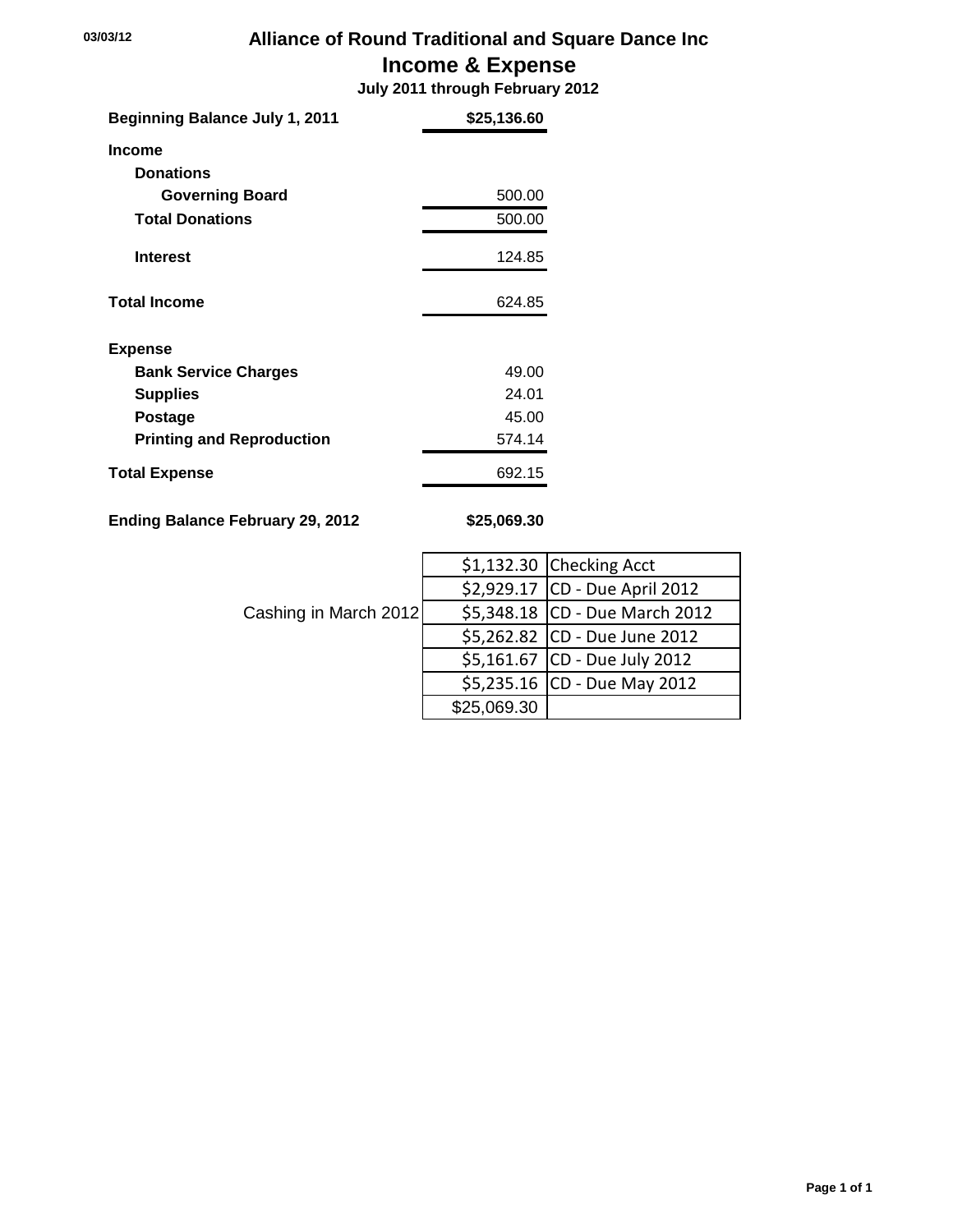# ARTS Governing Board and Officers Actions June 2011 Thru February 2012

#### ARTS LOG 11-0718-001 (61 NSDC - ARTS Seminars)

Action completed as of 08-29-2011. The purpose of this ARTS LOG is for the ARTS Officers to review review, discuss, and vote on the descriptions of the Seminars the ARTS will present in Spokane, W A during the 61st NSDC in June 2012. The following MOTION was approved : MOTION: Be It Resolved That: The descriptions for the ARTS Seminars during the 61st NSDC be as follows:

"Potential & Perspective - the Future of Our Activity":

Staff - (TBD)

Description - The ARTS has been evaluating the state of our dance activity for several years now. In this seminar, results of our research will be presented, along with projects being explored to increase participation in our dance activity. We will also discuss ARTS resources available to YOU to help YOU and your club to promote dancing, including financial assistance. The ARTS wants YOUR input on projects we can pursue to help increase participation in our dance activity This session will offer a forum for idea sharing and discussion of projects currently being implemented. Come listen, share and take home ideas

"You 2 Can Dance" - New W eb Site and Videos":

Staff - (TBD)

Description - The ARTS has created a web site and three videos (DVDs) dedicated to attracting new dancers. This seminar will provide information regarding the following main points of this project: 1) Establish a dedicated web site, 2) Create professional, upbeat videos of approximately two minutes for each segment of the activity, and 3) The videos may be accessed through the web site and copies are available. Come join us to learn more about this project and how the ARTS is using technology to help increase the number of dancers.

#### ARTS LOG 11-0721-001 (2011 Meeting Minutes)

Action completed as of 08-27-2011. The purpose of this ARTS LOG is for the Board to review, DISCUSS and VOTE on the minutes of the June 2011 ARTS meeting held in Detroit, MI on Sunday, June 26, 2011.

MOTION: Be It Resolved That: The minutes of the June 2011 ARTS meeting be approved. (APPROVED)

ARTS LOG 11-0721-002 (Financial Rprt - June 2011)

Action completed as of 08-27-2011. The purpose of this ARTS LOG is for the Board to review, discuss, and vote on the Financial Report for the period June 2010 to June 2011.

MOTION: Be It Resolved That: the June 2011 Finance Report be accepted for filing. (APPROVED)

ARTS LOG 11-0805-001 (Grant Request - Squaredancehistory)

Action completed as of 09-16-2011The purpose of this ARTS LOG is for the ARTS Board to review, DISCUSS, and VOTE on a Grant Request to support a new Square and Traditional Dance History Project, as described by Jim Mayo in the attached PDF file.

MOTION: Be It Resolved That: \$2,500 be approved to help fund the Grant request for support of a Square Dance Project, as described by Jim Mayo in his letter dated January 29, 2011. (APPROVED)

#### ARTS LOG 11-1006-001 (2012 Seminars In Spokane)

Action completed as of 10-30-2011. The purpose of this ARTS LOG is for the ARTS Officers to DISCUSS and VOTE on the question of how many Education seminars we will host during the 61st NSDC in Spokane. At the present time we are scheduled for two seminars (1:30 PM on Thursday, 11:00 AM on Friday). W e have also been informed that we can have a third slot at 11:45 AM on Saturday.

 MOTION: Be It Resolved That: The ARTS will host three seminars during the 61st NSDC In 2012 in Spokane, W A. (APPROVED)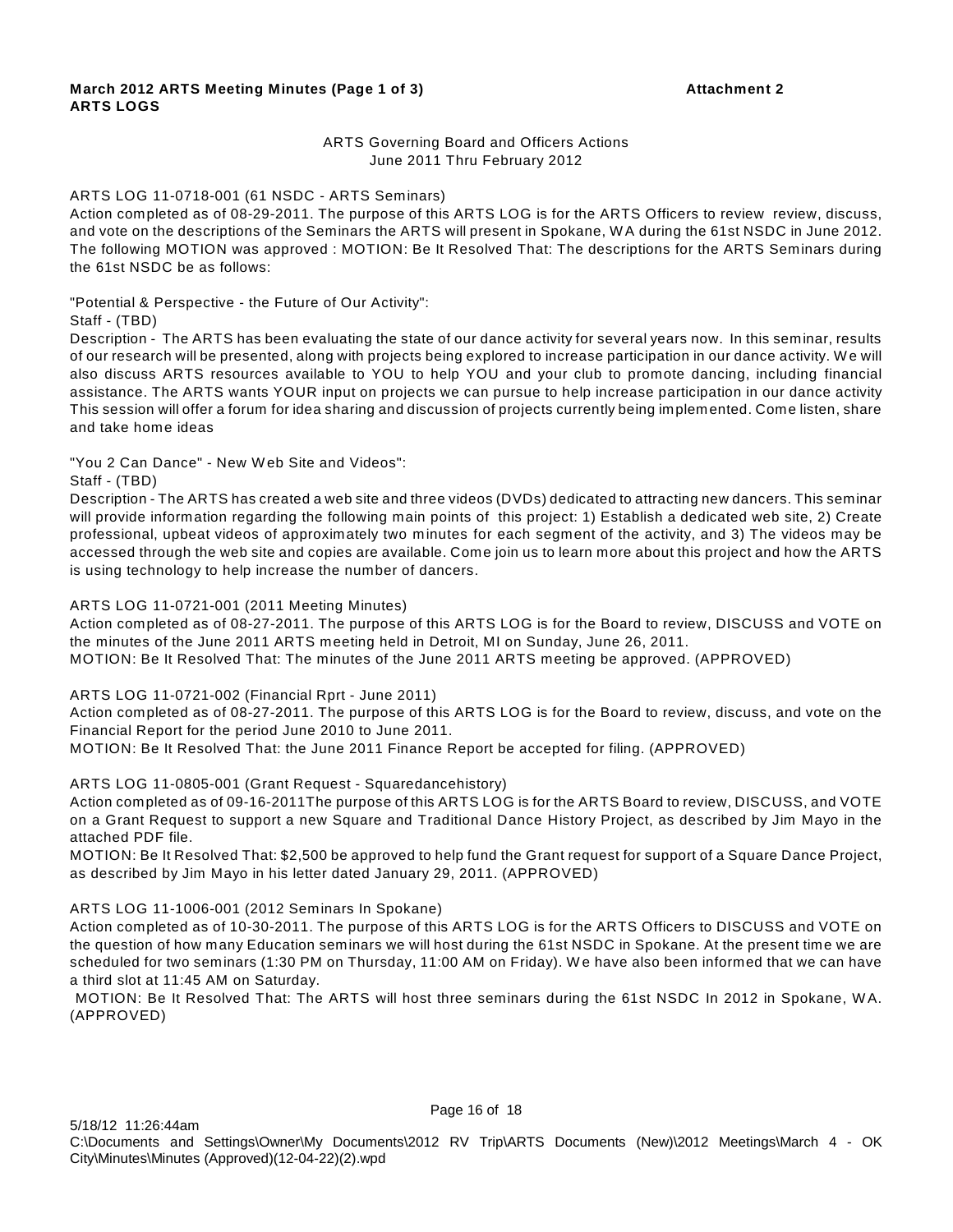## **March 2012 ARTS Meeting Minutes (Page 2 of 3) Attachment 2 ARTS LOGS**

1st Seminar - 1:30 PM on Thursday "You2candance.com - Promoting Dancing Through The ARTS W ebsite"

2nd seminar - 11:00 AM on Friday "Potential & Perspective - the Future of Our Activity"

3rd seminar - 11:45 AM on Saturday "You2candance.com - Promoting Dancing Through The ARTS W ebsite"

ARTS LOG 11-1023-001 (Tri-Fold Printing)

Action completed as of 11-14-2011. The purpose of this ARTS LOG is for the ARTS Officers to DISCUSS and VOTE on a MOTION to print 5,000 copies of the revised ARTS Tri-Fold.

MOTION: Be It Resolved That: 5,000 copies of the ARTS Tri-Fold be printed and made available to the ARTS Governing Board Members during the 2012 ARTS meeting and distributed during the 61st NSDC in Spokane, W A. (APPROVED)

## ARTS LOG 11-1217-001 (Education Seminars - 61st NSDC)

Action completed as of 01-07-2012. The purpose of this ARTS LOG is for the ARTS Representatives and those who support the ARTS to review the descriptions of the ARTS educational Seminars we have agreed to provide as part of the 61 NSDC in Spokane, W A, June 27 - 30 June 2012 AND to respond if they are willing to help staff these seminars. The result of this ARTS LOG was completion of the staffing for the ARTS Education Seminars in Spokane.

1st Seminar - 1:30 PM on Thursday

"You2candance.com - Promoting Dancing Through The ARTS W ebsite"

Staff - Roy Gotta, Jim Maczko and Jim W eber

The ARTS has created a new web site and three videos (DVDs) dedicated to attracting new dancers. This seminar will provide information regarding the following main points of this project: 1) Establish a dedicated web site, 2) Create professional, upbeat videos of approximately two minutes for each segment of the activity, and 3) The videos may be accessed through the web site and copies are available. Come join us to learn more about this project and how the ARTS is using technology to help increase the number of dancers

#### 2nd Seminar - 11:00 AM on Friday

"Potential &Perspective - the Future of Our Activity":

#### Staff - Jim Maczko and Jim W eber

Description - The ARTS has been evaluating the state of our dance activity for several years now. In this seminar, results of our research will be presented, along with projects being explored to increase participation in our dance activity. We will also discuss ARTS resources available to YOU to help YOU and your club to promote dancing, including financial assistance. The ARTS wants YOUR input on projects we can pursue to help increase participation in our dance activity This session will offer a forum for idea sharing and discussion of projects currently being implemented. Come listen, share and take home ideas

# 3rd Seminar - 11:45 AM on Saturday

"You2candance.com - Promoting Dancing Through The ARTS W ebsite"

Staff - Roy Gotta, Jim Maczko and Jim W eber

The ARTS has created a new web site and three videos (DVDs) dedicated to attracting new dancers. This seminar will provide information regarding the following main points of this project: 1) Establish a dedicated web site, 2) Create professional, upbeat videos of approximately two minutes for each segment of the activity, and 3) The videos may be accessed through the web site and copies are available. Come join us to learn more about this project and how the ARTS is using technology to help increase the number of dancers

# ARTS LOG 12-0104-001 Re-Branding Square Dancing)

Action completed as of 01-29-2012. The purpose of this ARTS LOG is for the ARTS Board and other interested persons to review and respond with comments and ideas regarding the possibility of Re-Branding Square Dancing.The result of this ARTS LOG was input from the Board for inclusion in the agenda for the 2012 ARTS meeting